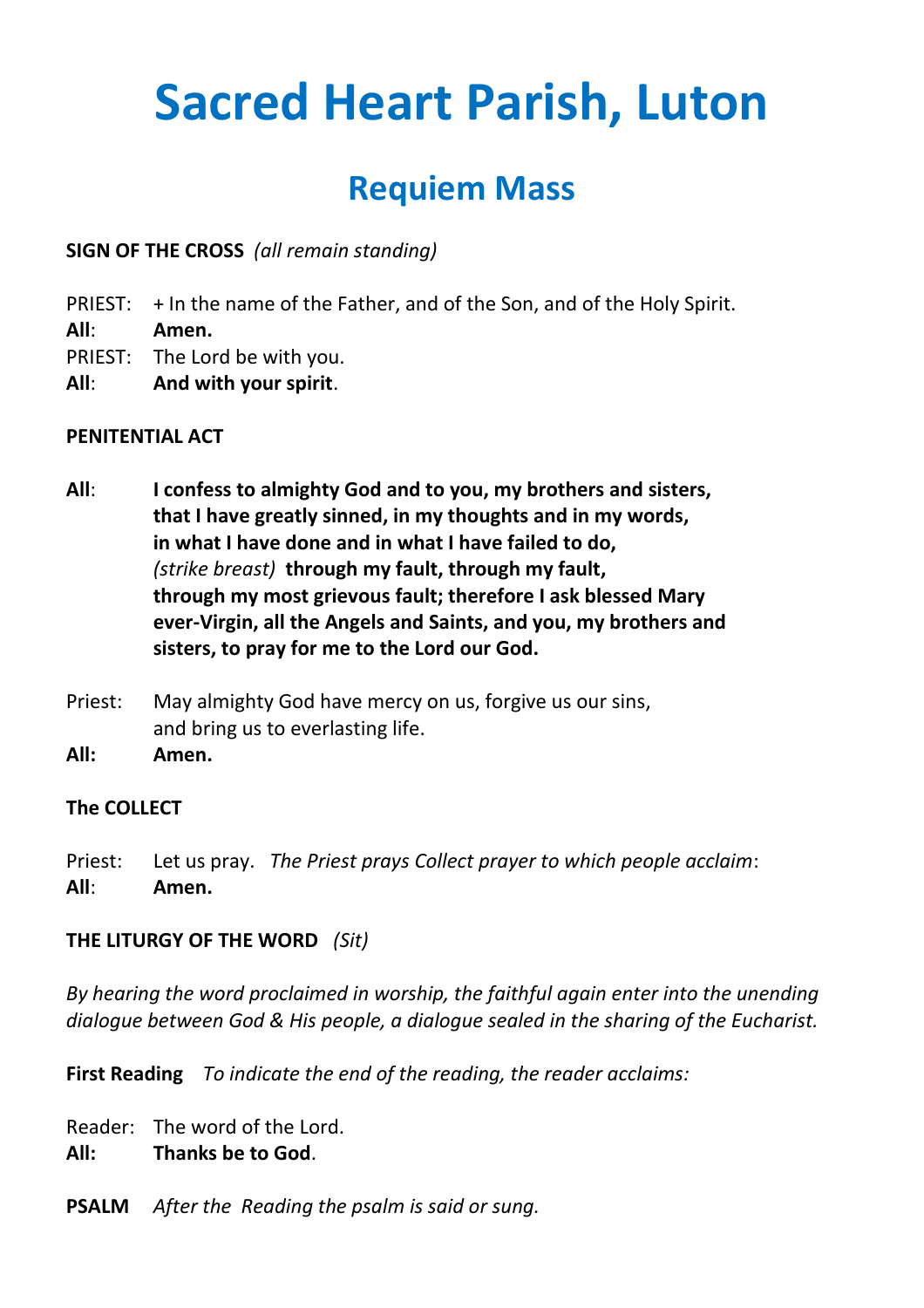**Gospel (Stand)** *Acclamation said or sung, using these or similar words:*

*Alleluia, alleluia***, come you whom my Father has blessed says the Lord, take for your heritage, the Kingdom prepared for you since the foundation of the world.** *Alleluia*

| All:           | Glory to you, O Lord.                          |
|----------------|------------------------------------------------|
| Priest/Deacon: | A reading from the holy Gospel according to N. |
| All:           | And with your spirit.                          |
| Priest/Deacon: | The Lord be with you.                          |

*At the end of the Gospel, the Deacon/Priest, acclaims:*

The Gospel of the Lord. **All**: **Praise to you, Lord Jesus Christ**.

**The Homily** *all sit*

**THE PRAYER OF THE FAITHFUL** *After each intention there is a pause while the faithful pray.*

Reader: Lord hear us

**All**: **Lord graciously hear us**.

**All**: **Hail Mary, full of grace, the Lord is with thee, blessed art thou among women and blessed is the fruit of thy womb, Jesus, Holy Mary, mother of God, pray for us sinners, now and at the hour of out death, Amen**

*The Priest concludes the intercessions with a prayer. When the Liturgy of the Word has been completed, the people sit.*

# **THE LITURGY OF THE EUCHARIST**

*After the gifts are offered on the Altar, all stand:*

Priest: Pray brothers and sisters, that my sacrifice and yours may be acceptable to God,

the almighty Father.

**All**: **May the Lord accept the sacrifice at your hands, for the praise and glory of his name, for our good and the good of all his holy Church.**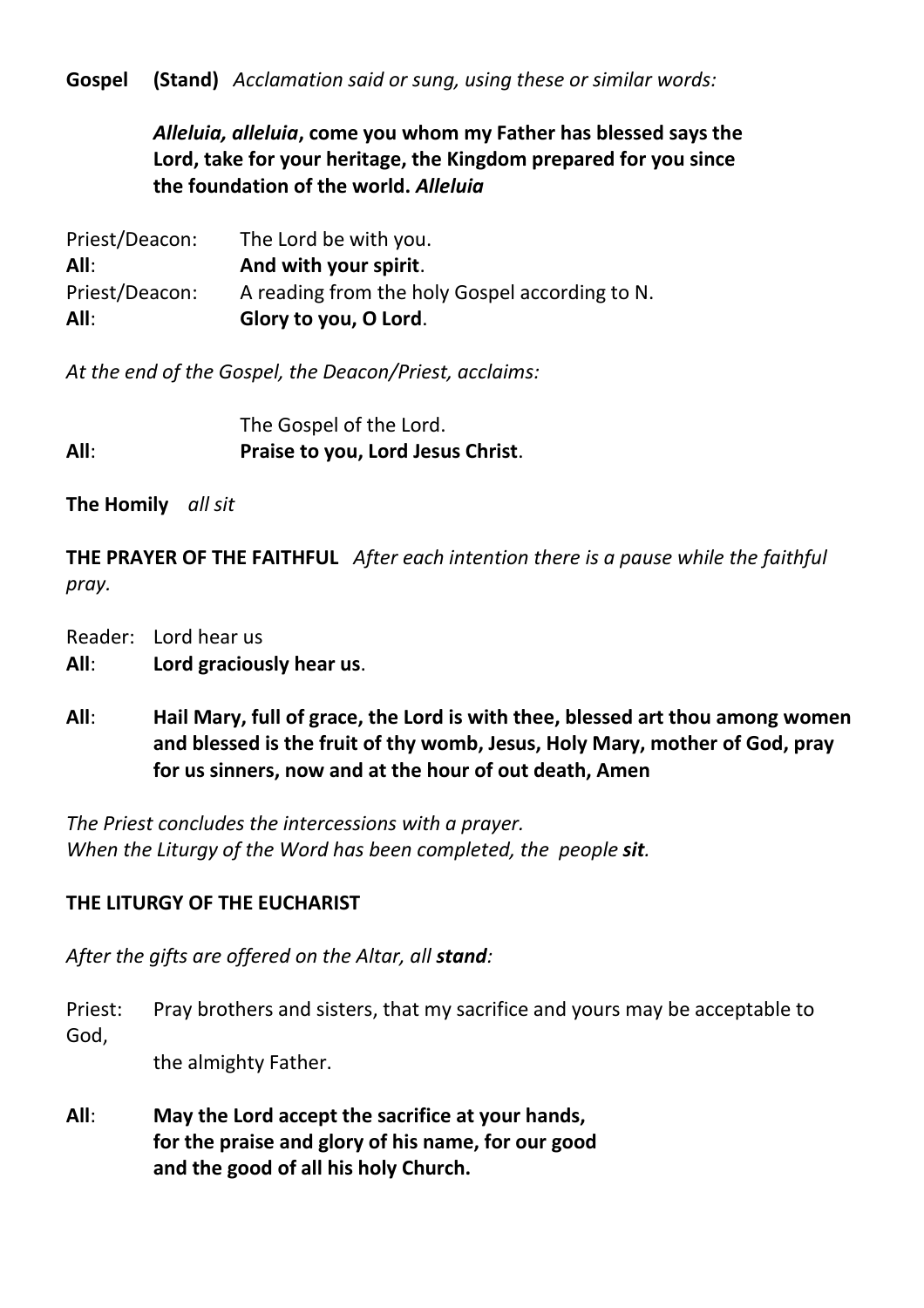#### **THE EUCHARISTIC PRAYER**

Priest: The Lord be with you. **All**: **And with your spirit**. Priest: Lift up your hearts. **All**: **We lift them up to the Lord.** Priest: Let us give thanks to the Lord our God. **All**: **It is right and just**.

*The Priest concludes the Preface with the people, saying or singing:*

**Holy, Holy, Holy Lord God of hosts. Heaven and earth are full of your glory. Hosanna in the highest. Blessed is he who comes in the name of the Lord. Hosanna in the highest.** *(All kneel)*

*After the words of Consecration the priest says:*

Priest: The mystery of faith.

All: **We proclaim your Death, O Lord, and profess your Resurrection until you come again.** 

*At the conclusion of the Eucharistic prayer the Priest takes the chalice and the paten with the host and, raising both says:*

Through him, and with him, and in him, O God, almighty Father, in the unity of the Holy Spirit, all glory and honour is yours, for ever and ever.

**All**: **AMEN***. (All stand)*

*The Our Father is prayed*

Priest: The peace of the Lord be with you always.

#### **All**: **And with your spirit.**

Priest: Let us offer each other the sign of peace. *(shake hands with our neighbour)*

**Lamb of God, you take away the sins of the world, have mercy on us. Lamb of God, you take away the sins of the world, have mercy on us. Lamb of God, you take away the sins of the world, grant us peace.** *(Kneel)*

Priest: Behold the Lamb of God, behold him who takes away the sins of the world. Blessed are those called to the supper of the Lamb.